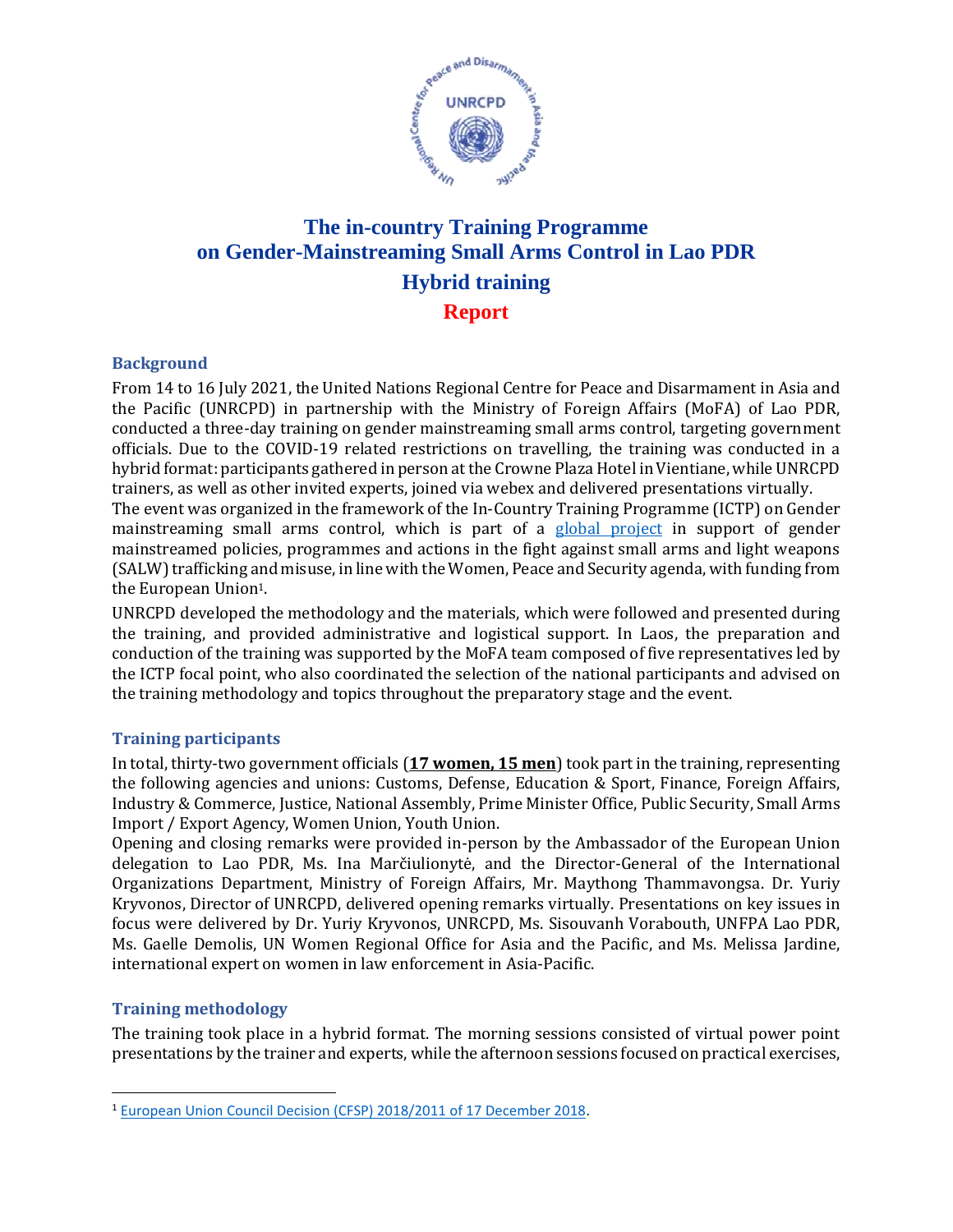conducted under the lead of the MoFA facilitators. The exercises' results were presented in plenary on the following day by the participants and the MoFA training facilitators.

Simultaneous translation from English to Laotian was provided throughout the three-day training. Participants were given a digital dossier (via Dropbox) consolidating project background information, material and key resources of each session, as well as guidelines for the practical exercises. Training material, including power point presentations and exercises-related handouts were translated in Laotian language and distributed to the participants ahead of the training.

Participants undertook a gender capacity assessment survey at the beginning of the training aimed at understanding the level of knowledge of the training topics by the trainees and generating baseline information on possible gaps and opportunities to gender mainstream SALW control at the national level. The main outcomes of the survey are presented in the following figures.



*Figure 1: Summary of the answers to question n.3 of the gender capacity assessment survey: "What is the main focus of your work?".*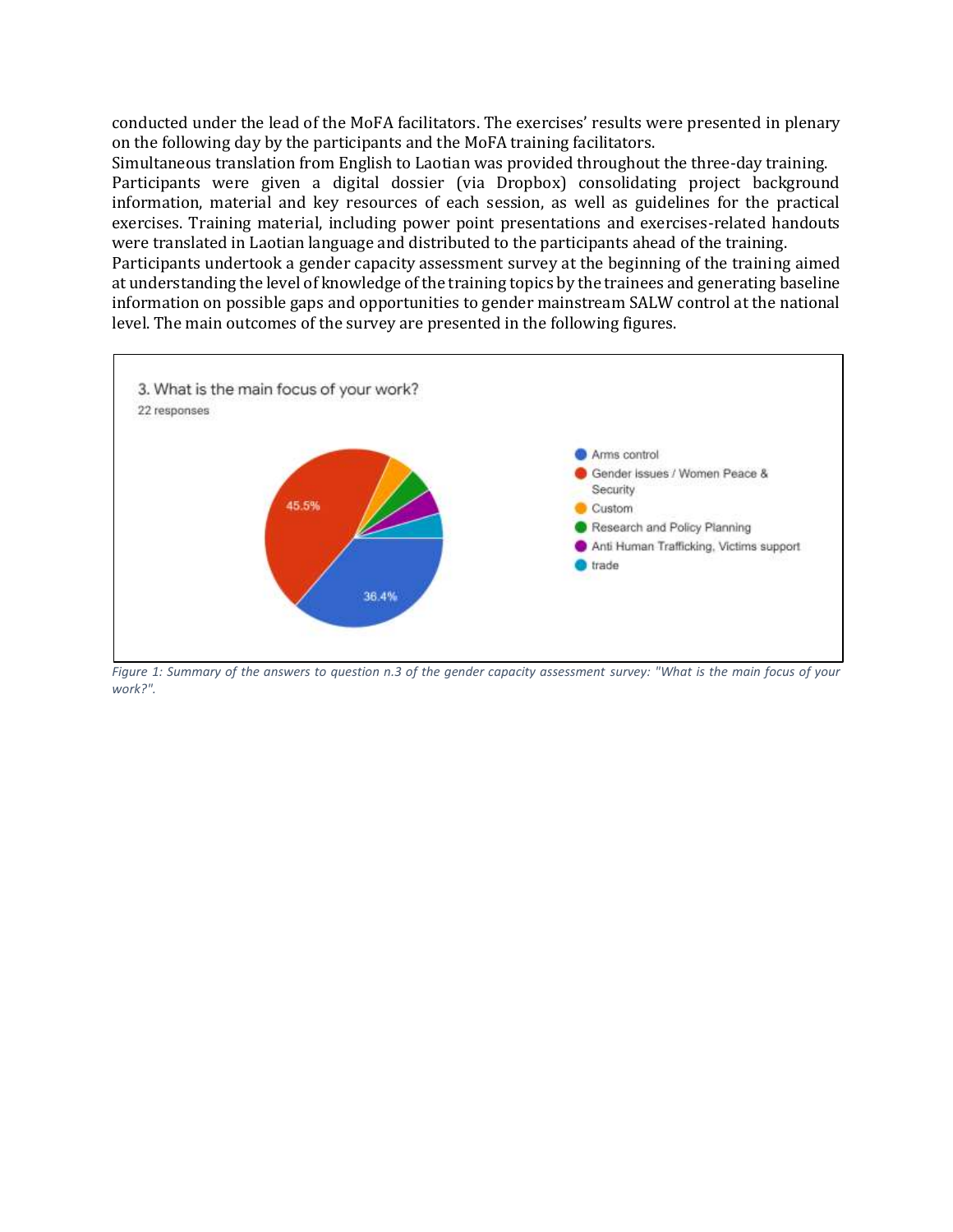

*Figure 2: Summary of the answers to question n.12 of the gender capacity assessment survey: "Are you familiar with the key gender terminologies (gender as social construct; sex as biological category; gender bias; gender parity; gender equality; gender mainstreaming)?".* 



*Figure 3: Summary of the answers to question n.22 of the gender capacity assessment survey: "Are you familiar with the UN Programme of Action on SALW?".*

A summary of all questions and the answers collected under the Gender Capacity Questionnaire is available on the following link: [https://forms.gle/CYUjYxmgQtFdAXrZ8.](https://forms.gle/CYUjYxmgQtFdAXrZ8)

## **Summary of the training sessions**

• During the training, presenters and experts covered topics on gender and small arms concepts; gender-based violence and links with small arms proliferation and misuse; gender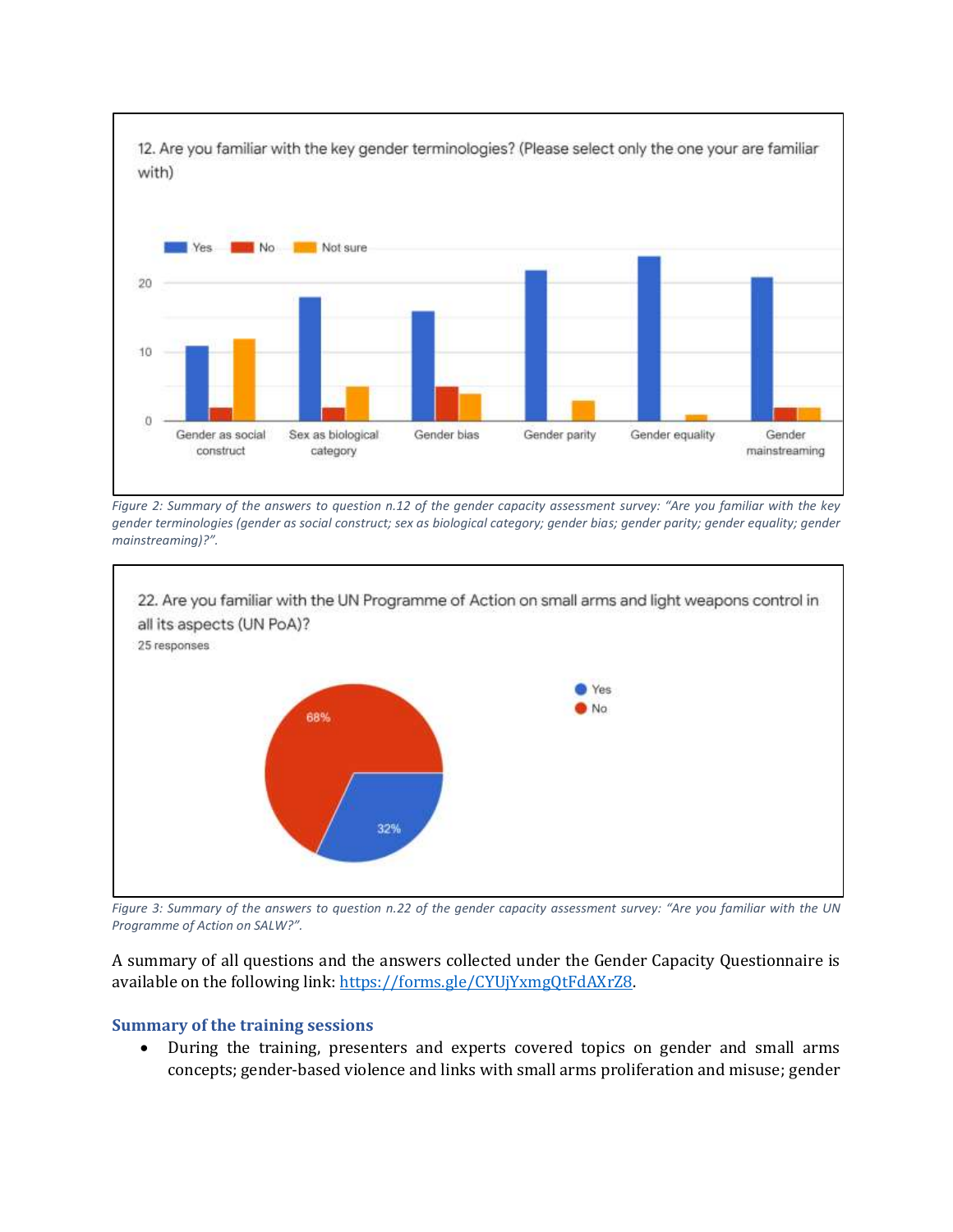analysis and sex- and age disaggregated data collection; gender-responsive small arms control at the policy, legislation / regulatory and operational levels.

- In-depth presentations focused on:
	- o Converging agenda: SALW control, the Women, Peace and Security Agenda, Sustainable Development (with focus on Sustainable Development Goals 5 and 16).
	- o Gender-based violence and gender equality data in Lao PDR.
	- o Global instruments on SALW control, such as the UN Programme of Action on Small Arms and Light Weapons, the Arms Trade Treaty and the Firearms Protocol.
	- o National reports on the UN PoA and The Seventh Biennial Meeting of States (BMS7) on the UN Programme of Action (PoA) to Prevent, Combat, and Eradicate the Illicit Trade in Small Arms and Light Weapons in All Its Aspects.
	- o [Women in law enforcement in the ASEAN region](https://asiapacific.unwomen.org/en/digital-library/publications/2020/08/women-in-law-enforcement-in-the-asean-region) and Lao PDR.
	- o Global standards and tools, such as [the Modular Small-arms-control Implementation](https://www.un.org/disarmament/convarms/mosaic/)  [Compendium \(MOSAIC\).](https://www.un.org/disarmament/convarms/mosaic/)
	- o Engaging with parliamentarians, women's organizations and the Women, Peace and Security community for gender-transformative approaches in SALW control.

## **Practical exercises**

In total, participants engaged in five exercises, as follows:

1. Gender as social construct

Participants were asked to reflect on expectations and roles linked with being a woman or a man in Lao PDR and the flexibility between gender roles over time, with a focus on the relation to SALW possession and use as well as women's role in security and defense forces.

- 2. Understanding data as evidence base and analysis of a model survey Participants worked in small groups to review graphs and data on SALW and gender issues in Lao PDR and analyze a [model SALW survey](https://www.seesac.org/SALW-Surveys/Bosnia-and-Herzegovina-Small-Arms-and-Light-Weapons-Survey/) inclusive of gender responsive indicators, developed by UNDP-SEESAC.
- 3. Self-assessment questions on the normative framework Through a questionnaire, participants were asked to identify relevant normative framework and synergies among existing policies and laws, as well as gaps with regard to SALW control and gender related issues at the regulatory level.
- 4. Exercise on the preparation of the national report on the UN Programme of Action on SALW Participants worked in small groups to fill in the reporting template, shared with the audience ahead of the training for data collection purposes. Each group was assigned to specific sections of the report, depending on the areas of responsibility of the group's members.
- 5. Wrapping-up exercises: drafting an action plan on gender mainstreaming arms control Participants were asked to draft inputs to a strategy for gender mainstreaming small arms control in Lao PDR. Particularly, participants were divided in groups, each assigned to fill a matrix outlining the functional areas of SALW control and related gaps and opportunities for a gender responsive framework. The matrix drew on the National Action Plan template of Module 4.10 of [MOSAIC.](https://unoda-web.s3.amazonaws.com/wp-content/uploads/2019/05/MOSAIC-04.10-2016EV1.0.pdf)

## **Summary of the main sessions, discussions and practical exercises' results**

• During activity 1, participants introduced the concept of gender as a social construct and highlighted examples about the evolution of gender roles over time, with reference to the role of women and men in the security and defense sector, and their equal authorization to carry weapons while on duty. It has emerged that while traditional norms for women and man are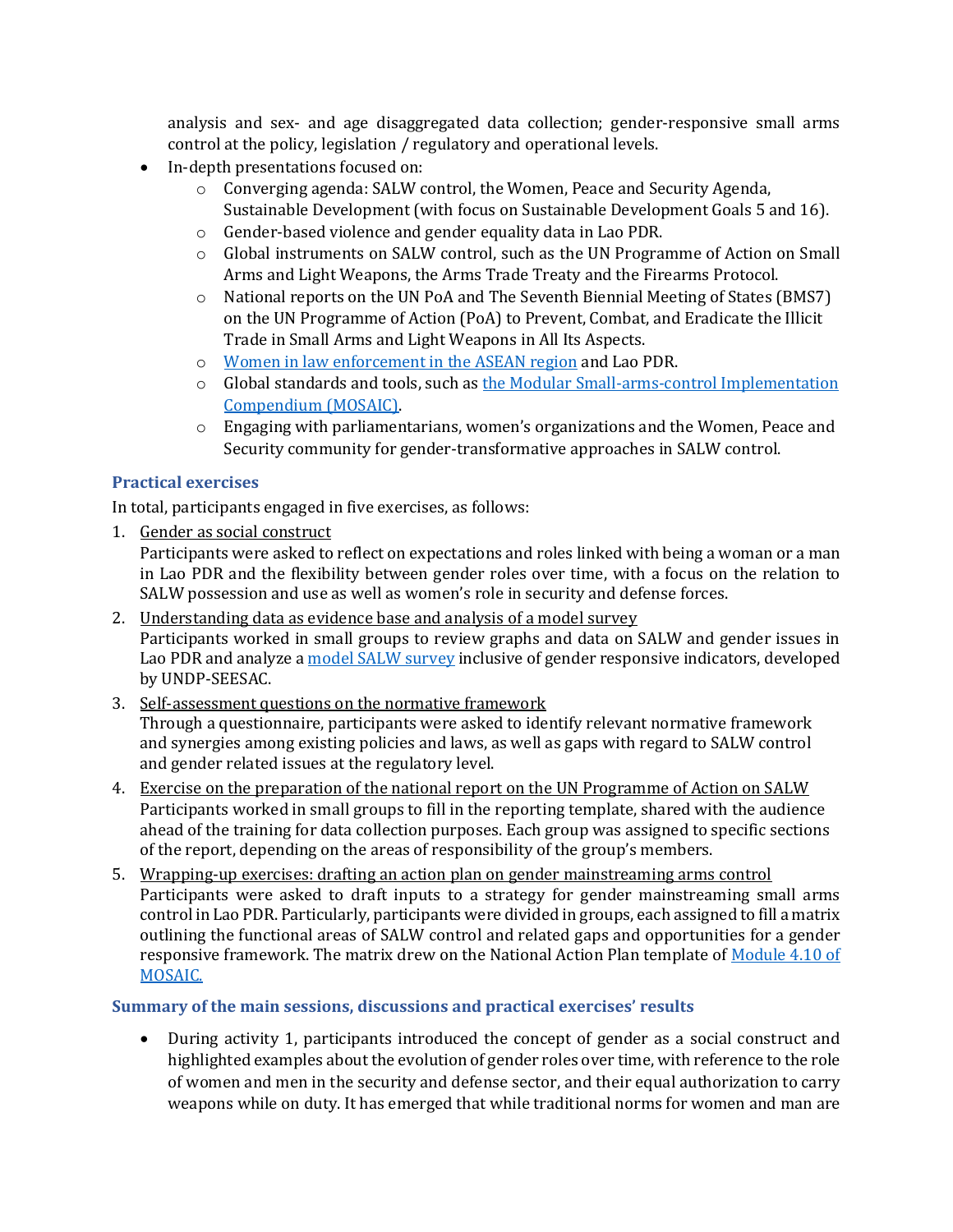still embedded in the society, the last decades have seen a great flexibility and interchangeability of women and men roles and expectations. In addition, the government of Lao PDR has taken important steps to enhance women's meaningful participation and representation in the security and defense sector, as testified by the increasing number of women joining the police forces. As reported during the training, among the ASEAN countries, Laos has the highest percentage of women officers (20%)2.

- In Lao PDR, the status of women has been elevated through government mechanisms and legislation which compel their inclusion in decision-making bodies. For example, women are encouraged to "participate and be a force in national defense and development" (8th Five-Year National Socio-Economic Development Plan 2016-2020). Notwithstanding, women remain under-represented, particularly in the field of SALW control. In this regard a number of recommendations to cover the gender gaps were discussed by the participants and experts from UN Women, aimed at promoting enabling factors concerning human resources policies, deployments' facilities, recruitment campaign and processes, capacity building opportunities.
- Participants highlighted the benefits of increasing women's participation in operational roles, such as improved responses to sexual and gender-based violence and crimes, increased trust with communities, increased national forces' accountability.
- Participants identified several entry points for improving the collection of sex and age disaggregated data and gender analysis in SALW context. For instance, the Ministry of Public Security issued a law in 2017 to collect data on guns possession aimed at understanding the scale of small arms proliferation among civilian as the results of the legacy from the civilian war and possession by former uniformed officials.
- Available data on gender-based violence do not include reference to the use of small arms.
- From the SALW infrastructure perspective, Lao PDR does not have a national coordination mechanism on SALW, nor a National Action Plan. Firearms are regulated by the Ministry of Public Security and the Ministry of Defense.
- Lao PDR has a restrictive firearm regulation: civilians cannot possess or acquire small arms. National laws and policies on small arms control do not link to gender issues. Likewise, relevant policies and laws such as the National Plan of Action on Prevention and Elimination of Violence Against Women and Children (2021-2025) or National law on the UN Security Council Resolution 1325 (Women, Peace and Security) do not include provisions on small arms control. Participants discussed in working groups on action points to increase coordination among key government departments and promote synergies among converging frameworks.

## **Main outcomes of the training**

- The training expanded the participants' understanding of SALW control and its gender dimensions.
- By bringing together government officials working on different agendas, the training promoted coordination among different actors who identified cross-cutting issues in their respective areas of responsibility and entry points for improving coordination. In this regard,

<sup>&</sup>lt;sup>2</sup> For more information on the topic, see[: Women in Law Enforcement in the ASEAN Region,](file:///C:/Users/Yuriy/AppData/Local/Microsoft/Windows/INetCache/Content.Outlook/0LXUQJBB/Women%20in%20Law%20Enforcement%20in%20the%20ASEAN%20Region) report by UNODC, UN Women and INTERPOL, 2020.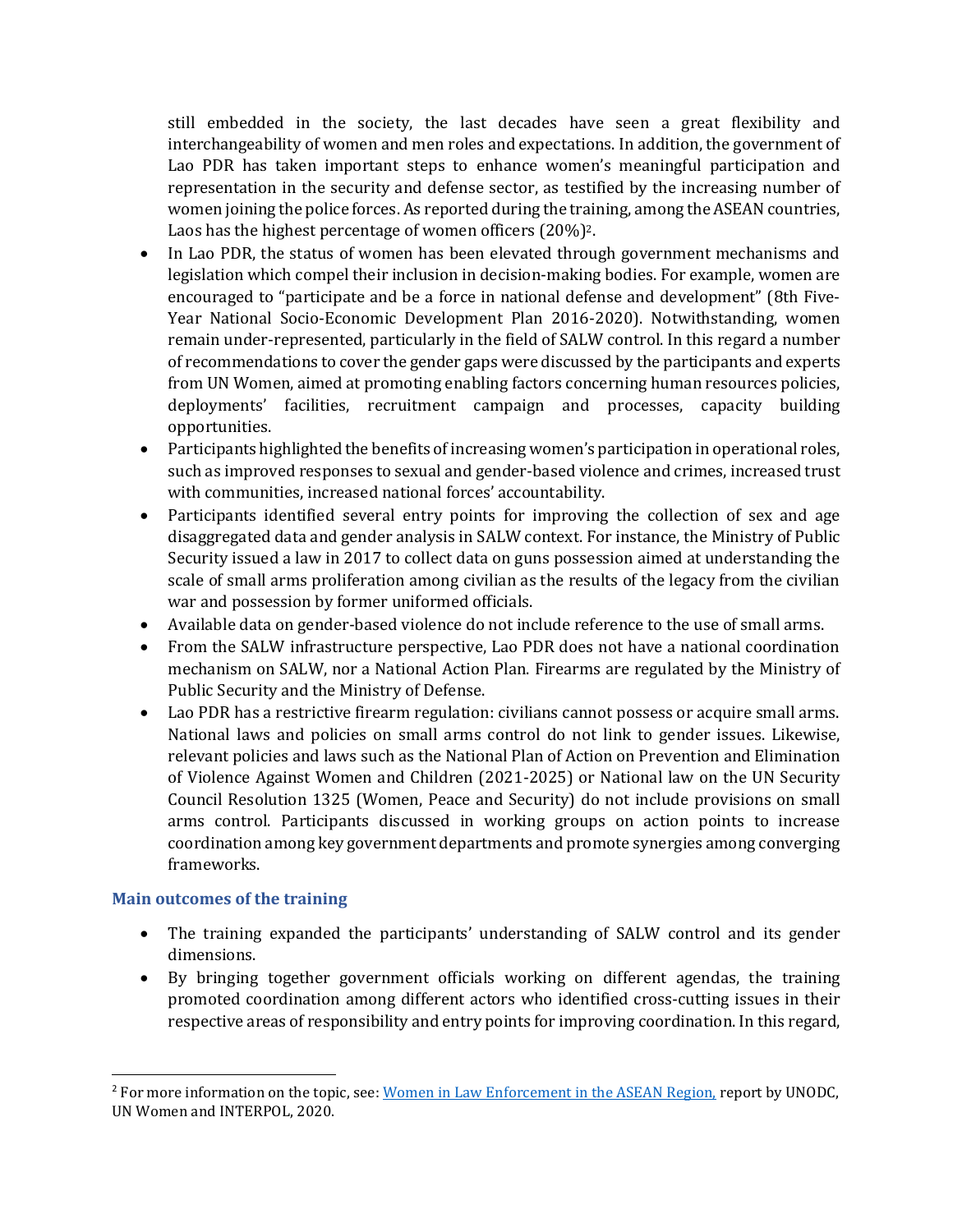the training was perceived as an opportunity to further encourage the establishment of a national coordination mechanism on SALW control.

- The training served to identify best practices and existing frameworks on gender equality in complementary areas and their application to SALW control.
- The training methodology encouraged the continuous engagement of participants, while support materials such as training modules, power point presentations, sessions' recording, case studies, glossaries for terminology on gender and SALW, were distributed via the digital dossier. The support materials are also available in Laotian language.
- Participants gained a greater knowledge of SALW control global instruments and guidelines. The training served as the opportunity for the government to work and finalize the first national report to the UN Programme of Action and to encourage the nomination of a focal point on its implementation.
- The training concluded with the identification of gaps and opportunities to strengthen the national infrastructure on SALW control and action points for the development of a gender responsive framework. In the context of the concluding activity, the following needs have been identified for the development of the follow-up activity of the In-Country Training Programme on gender mainstreaming small arms control:
	- $\circ$  The development of a gender -responsive National Action Plan on SALW control.
	- o The establishment of a national coordination mechanism on SALW control, which should include the participation of key stakeholders, including the Women Union.
	- o The improvement of data collection systems in SALW control, with emphasis on sex-andage disaggregated data and their inclusion in policies and measures countering SALW illicit possession and trafficking.
	- o The development of awareness raising campaign and activities aimed at sensitizing the communities on the gendered impact of SALW.

UNRCPD Project Coordinator Ida Scarpino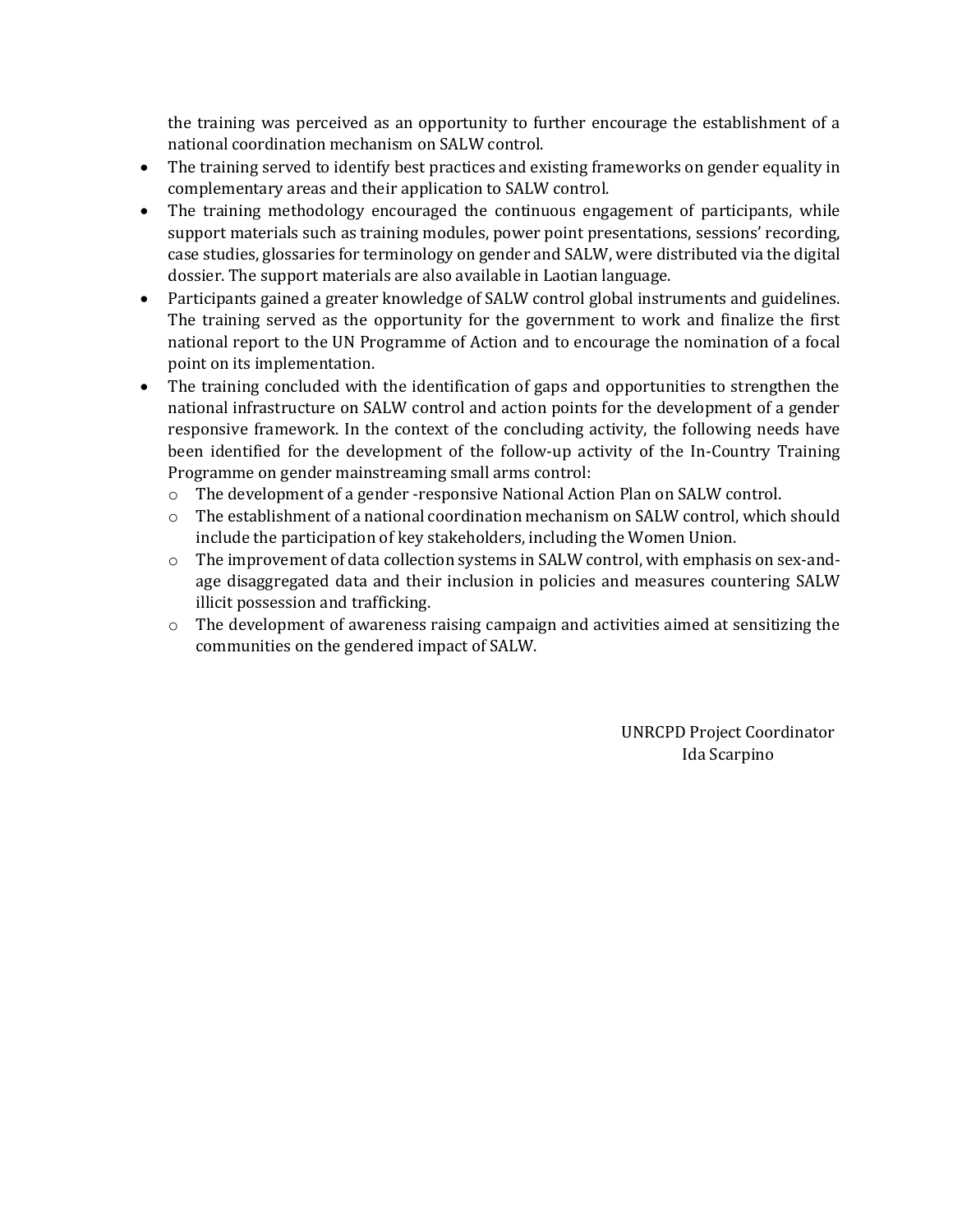

# ANNEX I LIST OF PARTICIPANTS

| <b>S.N.</b>    | <b>Name</b>                            | <b>Title</b> | <b>Designation</b>                                                                       | Department/<br><b>Office/Agency</b>                        | Tel. No.     | <b>Email</b>                       |
|----------------|----------------------------------------|--------------|------------------------------------------------------------------------------------------|------------------------------------------------------------|--------------|------------------------------------|
| 1              | Bouaphanh Latthida                     | Ms.          | <b>Head of Division</b>                                                                  | Ministry of Education<br>and Sports                        | N/A          | N/A                                |
| $\overline{2}$ | Khamtoon Khamphavanh                   | Mr.          | <b>Head of Division</b>                                                                  | Ministry of Education<br>and Sports                        | 020 29497544 | N/A                                |
| 3              | Pholatsamone Luangsalart               | Ms.          | Headof Bilateral and International Organization<br>Section, Custom Department            | Ministry of Finance                                        | 020 55524988 | Customsicd.go.la                   |
| 4              | Khamphou<br>SOMFONGBOUTTHAKHAN         | Ms.          | Deputy of Division                                                                       | Ministry of Industry and<br>Commerce                       | 2022201998   | N/A                                |
| 5              | Lt Col Phongsavath<br><b>KHAMPHOUY</b> | Mr.          | Head of Tactical Division, Training Department                                           | <b>General Staff</b><br>Department, Ministry of<br>Defense | 2099598775   | Khampouy-<br>phongsavath@gmail.com |
| 6              | Major Inthanongsinh<br>Vilaysouk       | Mr.          | Deputy of Personnel Division, Manpower Department                                        | Ministry of Defense                                        | 2056422443   | sinhhypen@gmail.com                |
| $\overline{7}$ | Lieutenant Soumysay<br>Khatiyavong     | Mr.          | Staff Officer of the Relation and Cooperation Division<br>of the Office of General Staff | Ministry of Defense                                        | 2028250357   | soumysay@gmail.com                 |
| 8              | Col. Phaivone Inthabouth               | Ms.          | Head of the Lao people's army women's union office<br>chief                              | Ministry of Defense                                        | 2099829205   | N/A                                |
| $\mathsf q$    | Lt. Col Sonenapha<br>Phommachan        | Ms.          | Officer                                                                                  | Ministry of Defense                                        | 2099924591   | N/A                                |
| 10             | Lieutenant Khonsanh<br>Chaleunsouk     | Mr.          | Staff officer of treaty and law Division foreign Relation<br>department                  | Ministry of Defense                                        | 2099678611   | 282975973@99.com                   |
| 11             | Sengyoth LEUVANGLATH                   | Ms.          | Deputy Head of Division State Inspection                                                 | Lao's Women Union                                          | 2059667200   | fonsengyoth@gmail.com              |
| 12             | <b>Bounthanh Souasay</b>               | Mr.          | Officer                                                                                  | Lao's Women Union                                          | 2091994316   | than@gmail.com                     |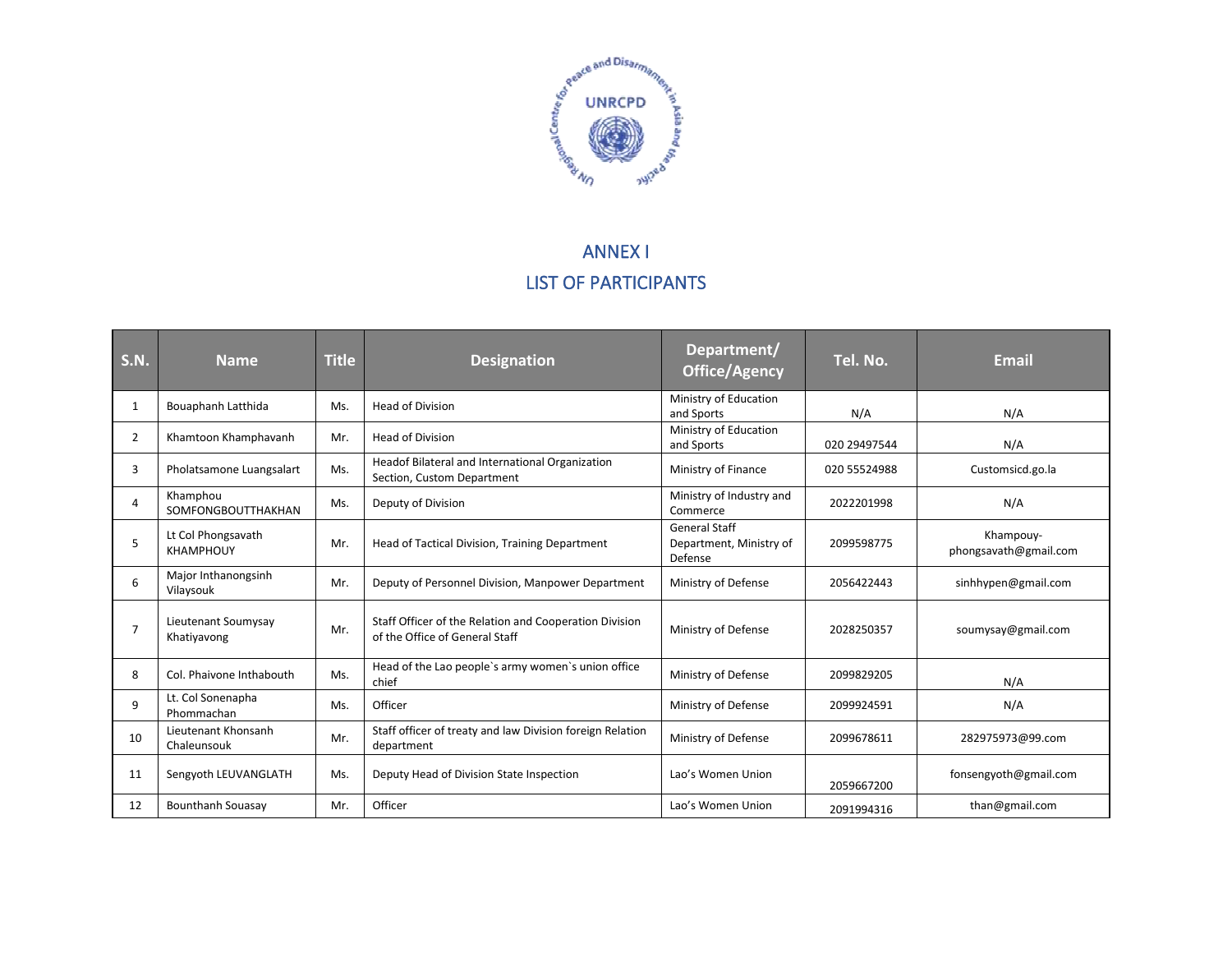| 13 | <b>Phonethidalack Thirasack</b>      | Ms.  | Officer                                                                       | Lao's Women Union                     | 2054226303 | phonethidslack@gmail.com |
|----|--------------------------------------|------|-------------------------------------------------------------------------------|---------------------------------------|------------|--------------------------|
| 14 | Khamlar Sitthachone                  | Mrs. | Head of legislative and data collective Division                              | <b>National Assembly</b>              | 2023454324 | N/A                      |
| 15 | Khamla Kongphenglonotu               | Mr.  | Vice Director of Defense Department, Defense and<br><b>Security Committee</b> | National Assembly                     | 2099965551 | N/A                      |
| 16 | Aondee Sayavongsa                    | Mr.  | <b>Technical Officer</b>                                                      | Prime Minister Office                 | 2022208922 | N/A                      |
| 17 | Vilayphone<br>Chanthalyphone         | Mrs. | Vice head of Division                                                         | Prime Minister Office                 | N/A        | N/A                      |
| 18 | Daovone Laungsy                      | Ms.  | Deputy head of Division                                                       | Ministry of Justice                   | N/A        | N/A                      |
| 19 | Sonnida Manithong                    | Ms.  | Officer                                                                       | Ministry of Justice                   | 2055117266 | N/A                      |
| 20 | Captain Ounmano Syhalath             | Mr.  | Deputy Administration                                                         | Ministry of Public<br>Security        | 2022228390 | Vongsaya235@gmail.com    |
| 21 | Colonel Kongphet<br>Sengtahuanghoung | Mr.  | <b>Director General</b>                                                       | Ministry of Public<br>Security        | 2022311775 | N/A                      |
| 22 | Sansadaluck Keokhaomany              | Ms.  | Officer                                                                       | Lao's youth union                     | 2028244484 | sansalaluck@gmail.com    |
| 23 | Vilayouth Sisouvanh                  | Mr.  | Officer                                                                       | Ministry of Education<br>and Sports   | 2052368104 | N/A                      |
| 24 | Vanhphon Mixay                       | Mr   | Officer                                                                       | Ministry of Industry and<br>Commerce  | 2022223264 | N/A                      |
| 25 | Moukdavanh Sisoulith                 | Ms.  | Head of Division                                                              | Ministry of Foreign<br>Affairs        | 205820888  | N/A                      |
| 26 | Soulikone Samounty                   | Mr.  | Deputy head of Division                                                       | Ministry of Foreign<br><b>Affairs</b> | 2059900330 | N/A                      |
| 27 | Ladthamoun<br>Khamphilavanh          | Ms.  | Officer                                                                       | Ministry of Foreign<br><b>Affairs</b> | 2097081878 | N/A                      |
| 28 | Phanthaly Vongsili                   | Ms.  | Officer                                                                       | Ministry of Foreign<br><b>Affairs</b> | 2028177403 | N/A                      |
| 29 | Sokniranh Phetrasy                   | Mr.  | Officer                                                                       | Ministry of Foreign<br>Affairs        | 2076693919 | N/A                      |
| 30 | Sidthisak Phimvongsa                 | Mr.  | Officer                                                                       | Ministry of Foreign<br><b>Affairs</b> | 2077960007 | N/A                      |
| 31 | Niphaphone Songkham                  | Ms.  | Officer                                                                       | Ministry of Foreign<br>Affairs        | 2077534066 | N/A                      |
| 32 | Venephet Philathong                  | Ms.  | Officer                                                                       | Ministry of Foreign<br><b>Affairs</b> | 2022939777 | venephet.plt@gmail.com   |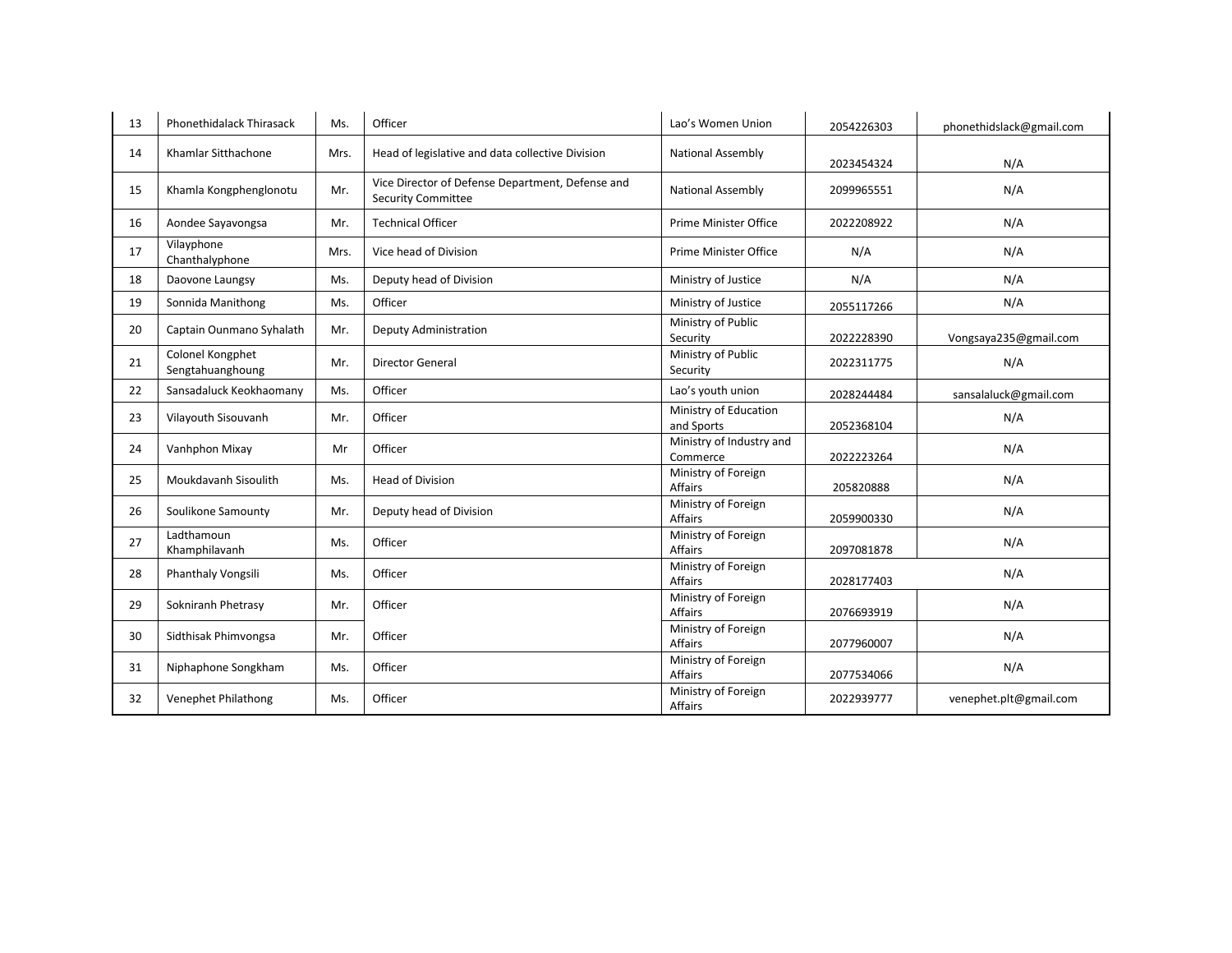

# ANNEX II **PHOTOS**



*Opening session. The Ambassador of the European Union delegation to Lao PDR, H.E. Ms. Ina Marčiulionytė and Director-General of the International Organizations Department, Ministry of Foreign Affairs, Mr. Maythong Thammavongsa, delivered opening remarks at the conference venue.* 



*Participants filling in the gender capacity assessment survey Q&A session*

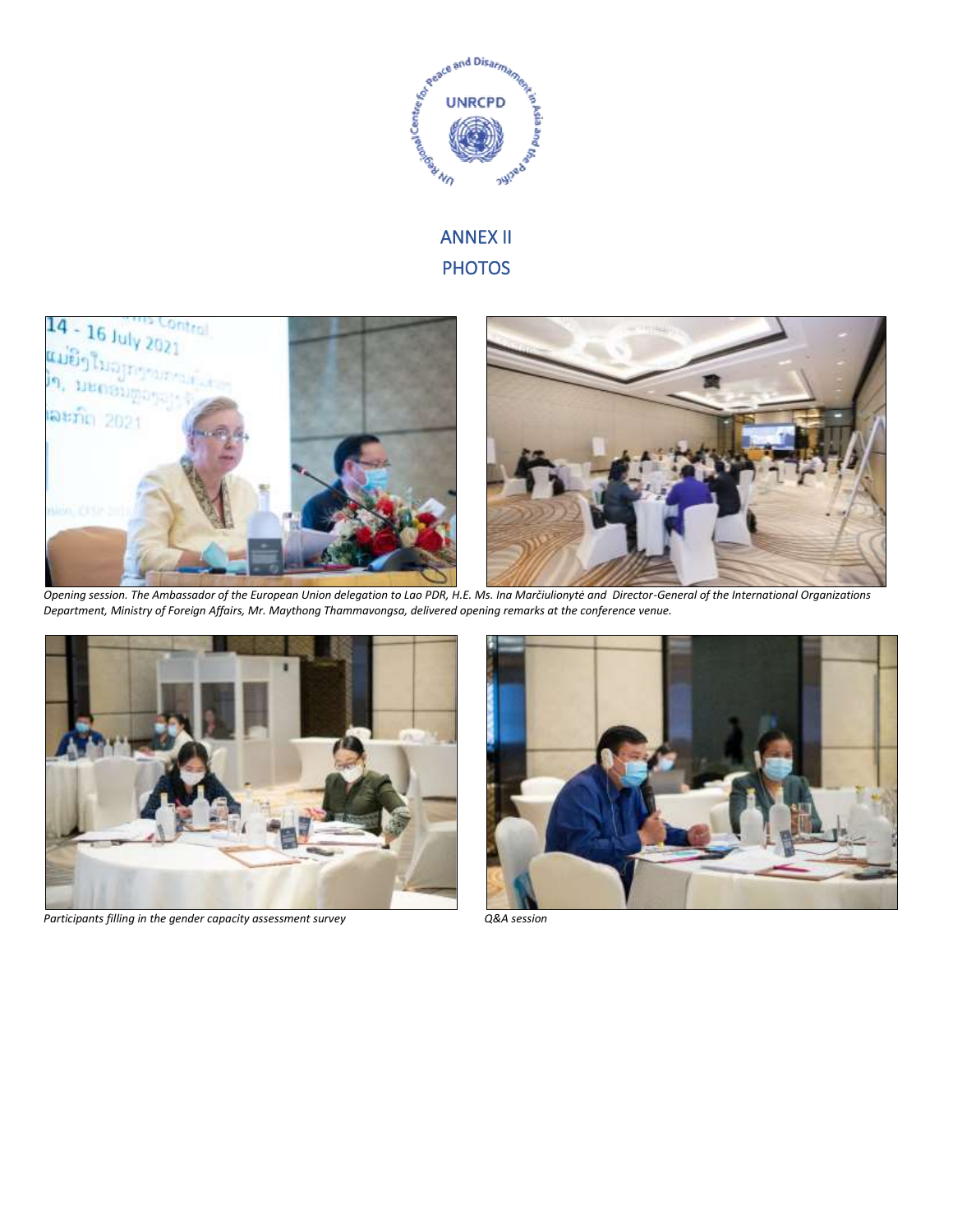

*UNRCPD interacting with the audience in video conference via webex Participants working on the practical exercises in the afternoon sessions*





*Participants working on the practical exercises in the afternoon sessions* 



*Participants working on the practical exercises in the afternoon sessions*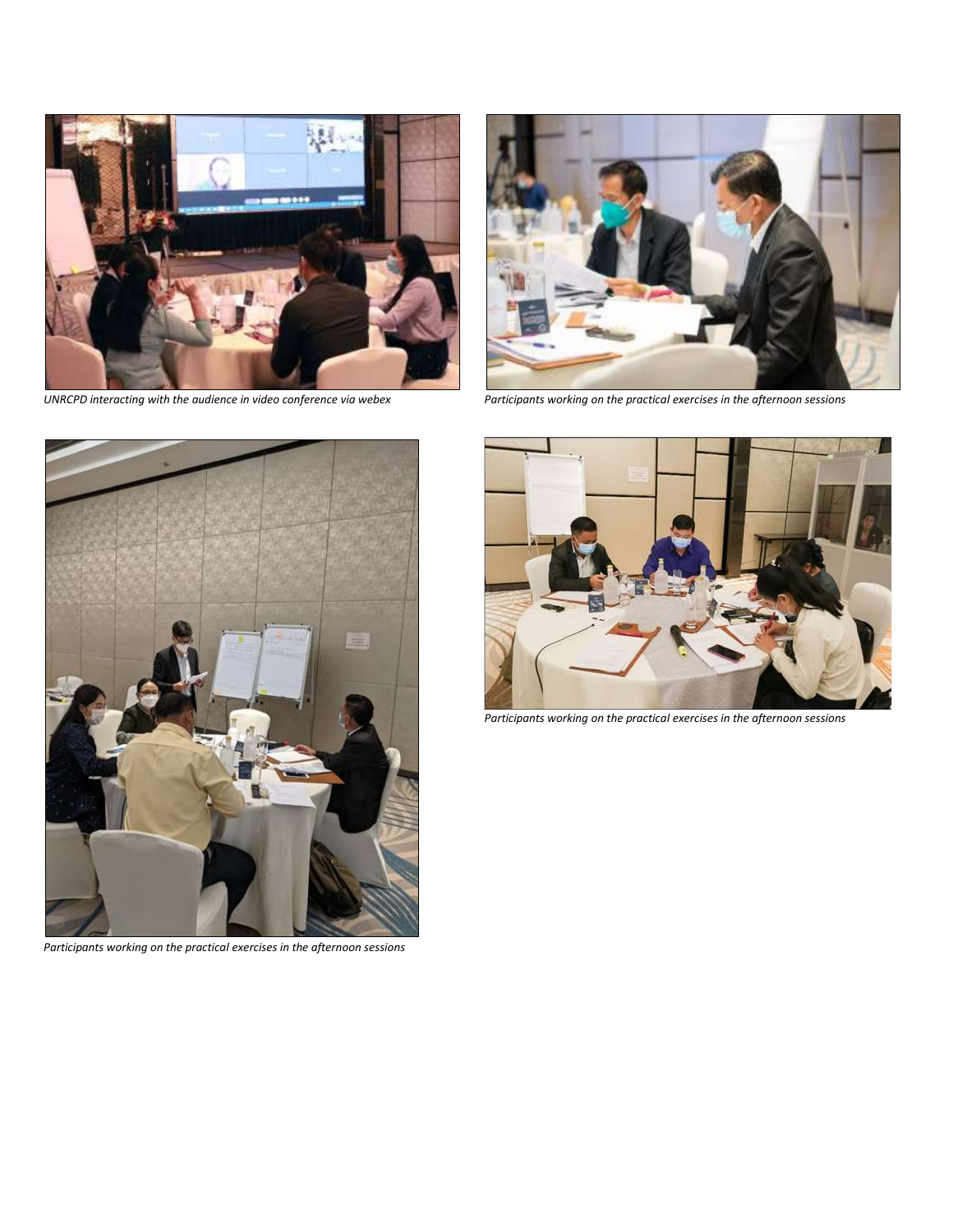

*Participants presenting in plenary the exercises' results*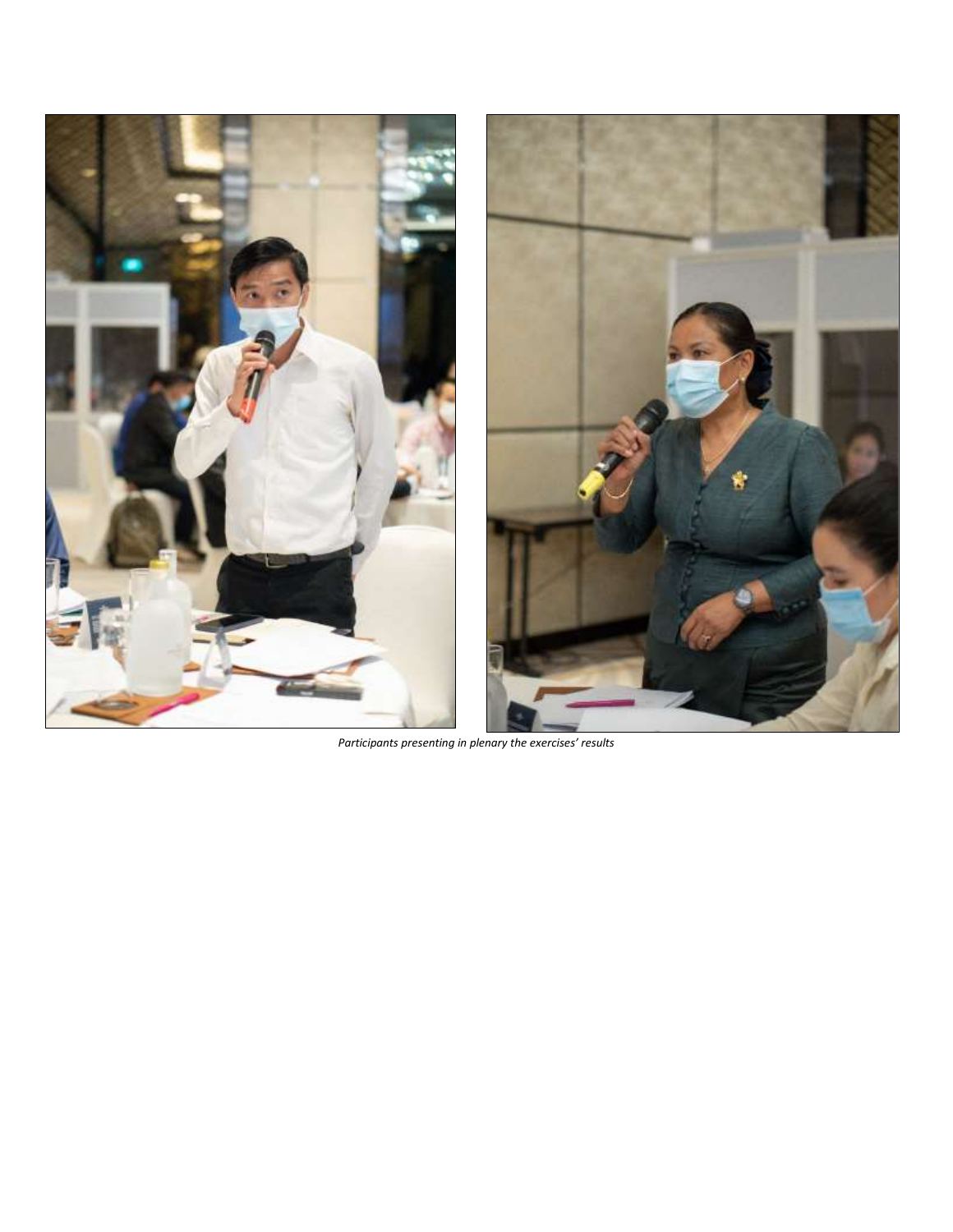



*Participants presenting in plenary the exercises' results*



*Ms. Gaelle Demolis, Governance, Peace and Security Programme Specialist and Officer in Charge for the Philippine Programme Presence Office, UN Women Regional Office for Asia and the Pacific, and Dr. Melissa Jardine, International Expert, discussed with the participants on challanges and opportunities for increased women's participation in law enforcement and operational roles.* 



*Presentation on data and initiatives on Gender Equality, Prevention and Elimination of Violence against Women in Lao PDR– by Ms. Sisouvanh Vorabouth, Gender Team Leader, UNFPA Lao PDR.*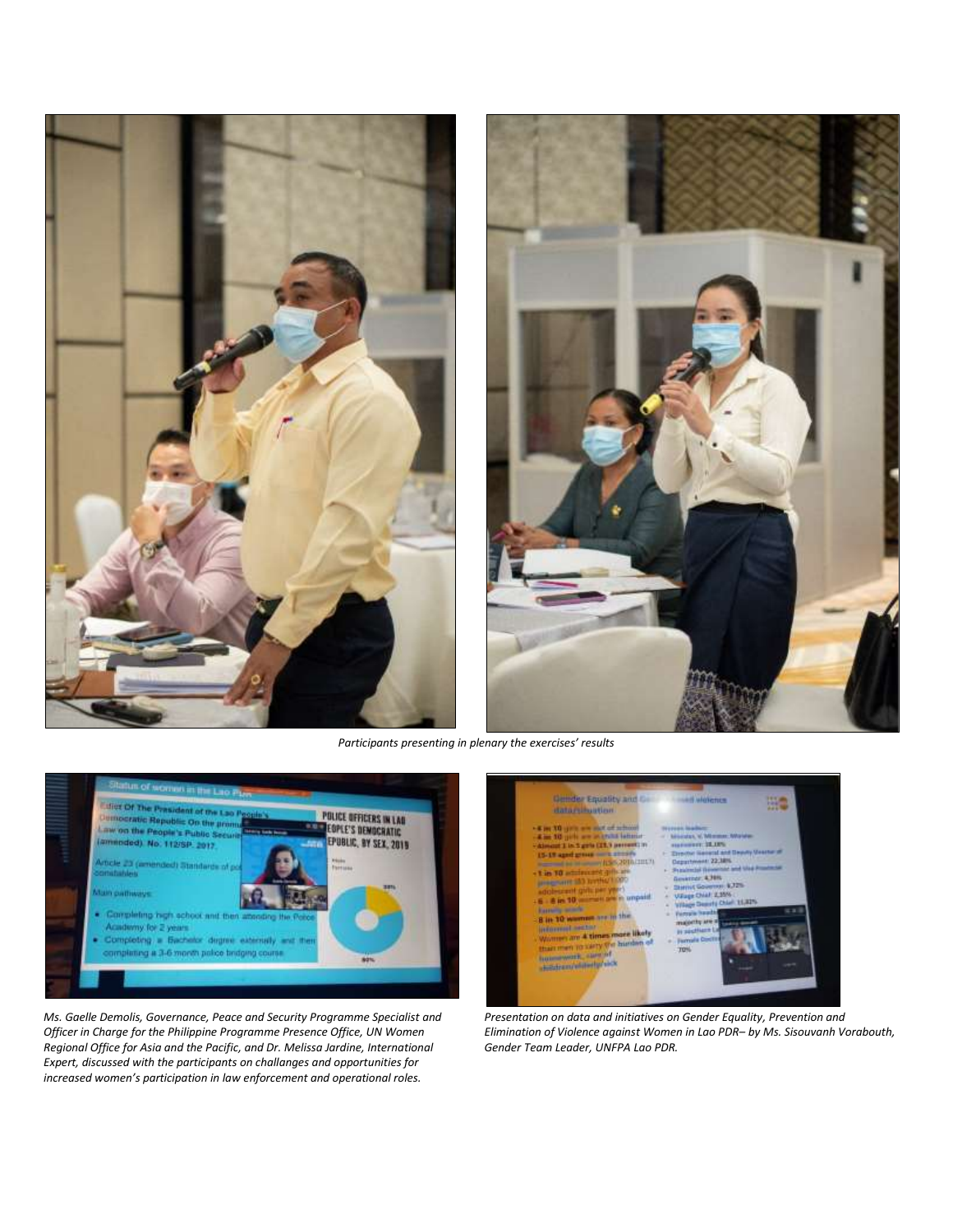

*Dr Yuriy Kryvonos, Director of UNRCPD, explained how the UN Programme of Action on Small Arms and Light Weapons supports the 2030 Agenda for Sustainable Development, particularly the Sustainable Development Goal (SDG) 16.*



*Group discussion* 



*Ms. Venephet Philathong, the UN Political and Security Affairs Officer at the Ministry of Foreign Affairs of Lao PDR, serving as the ICTP focal point, presented the results of the exercises conducted in the afternoon session of Day 2, namely on the relevant normative framework and the finalization of the first national report on the UN PoA. Simultaneos interpretation from Laotian to English was provided during her presentation.*